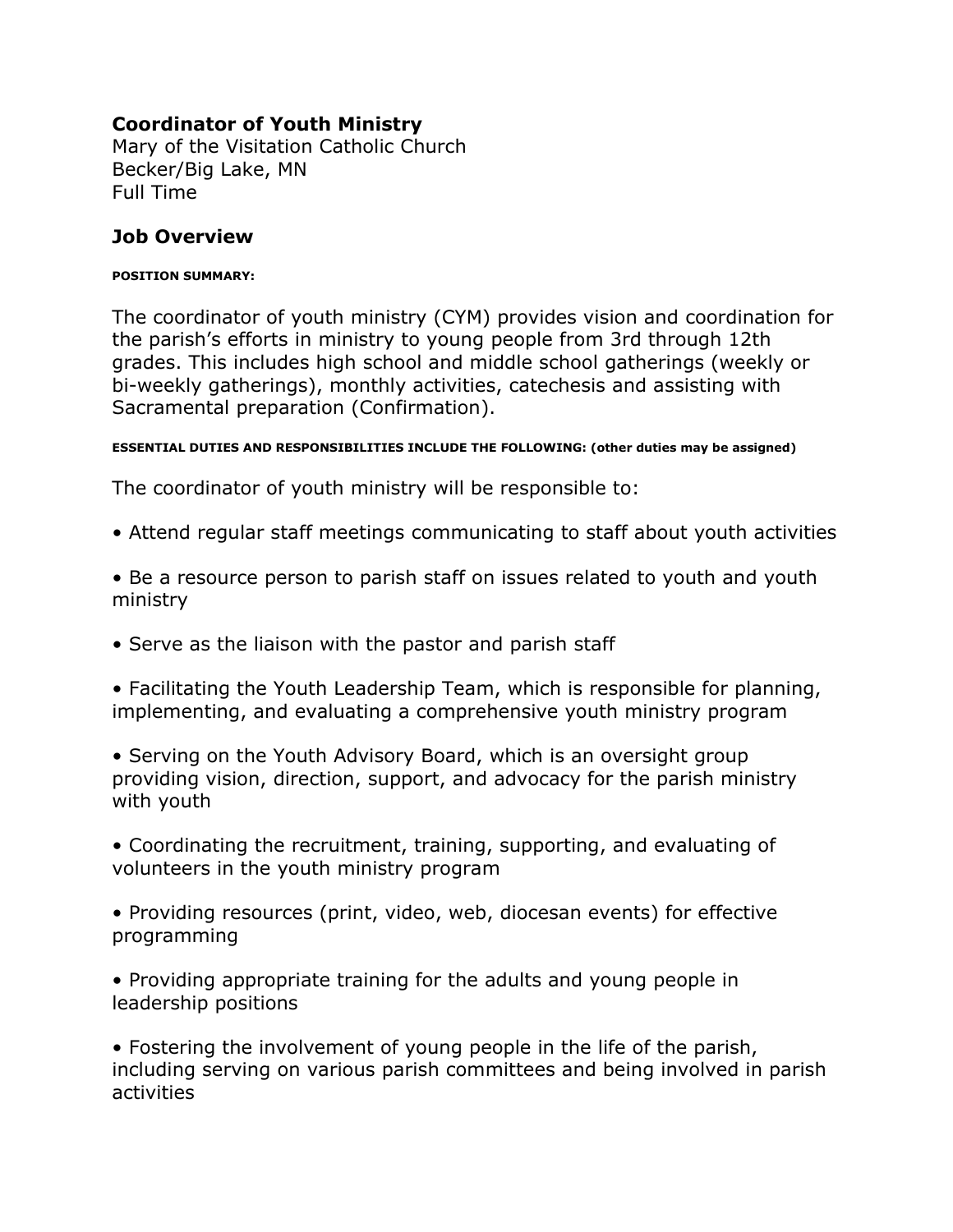• Coordinating the outreach to and evangelization of all young people in the parish

• Providing appropriate services and programs for parents of adolescents

• Serving as the liaison with the diocesan office of youth ministry and their programs, services and resources

### **Responsibilities and Duties**

- Plan, develop and implement a comprehensive Youth Ministry program for the parish.
- Recruit and train a team of volunteer leaders for Youth Ministry ensuring all volunteers have completed the safe environment training of the St. Cloud Diocese. Appropriate adult-student ratios must be maintained according to each type of activity. Must follow the guidelines put in place by Catholic Mutual for events involving transportation and permission slips.
- Advocate for youth in the parish and community. Be in communication with the pastor, Director of Faith Formation, the ACC and pastoral councils. Be a liaison between the church and other community organizations, people and resources that relate to youth.
- Collaborate with the Director of Faith Formation in establishing a schedule for the year.
- Organize larger trips/events such as distance and local mission trips. Lead fundraisers, manage the finances, find leaders, collect paperwork and attend these events/trips with your teens.
- Manage any budgets for your areas of ministry, keeping records of all income and expenses and provide all needed information to the parish bookkeepers.
- Communicate with everyone in a timely manner and as effectively as possible using all available resources (social media, email, webpage, bulletin, newsletters, etc.). Ensure communication with Church staff, leadership, parents and the parish as a whole.
- Strive to make yourself available to youth in a variety of ways (i.e. attend extracurricular activities, times of crisis, etc.)
- Stay abreast of resources for developing youth ministry and faith formation. Attend Diocesan meetings, training opportunities and continuing education opportunities for personal and professional growth.